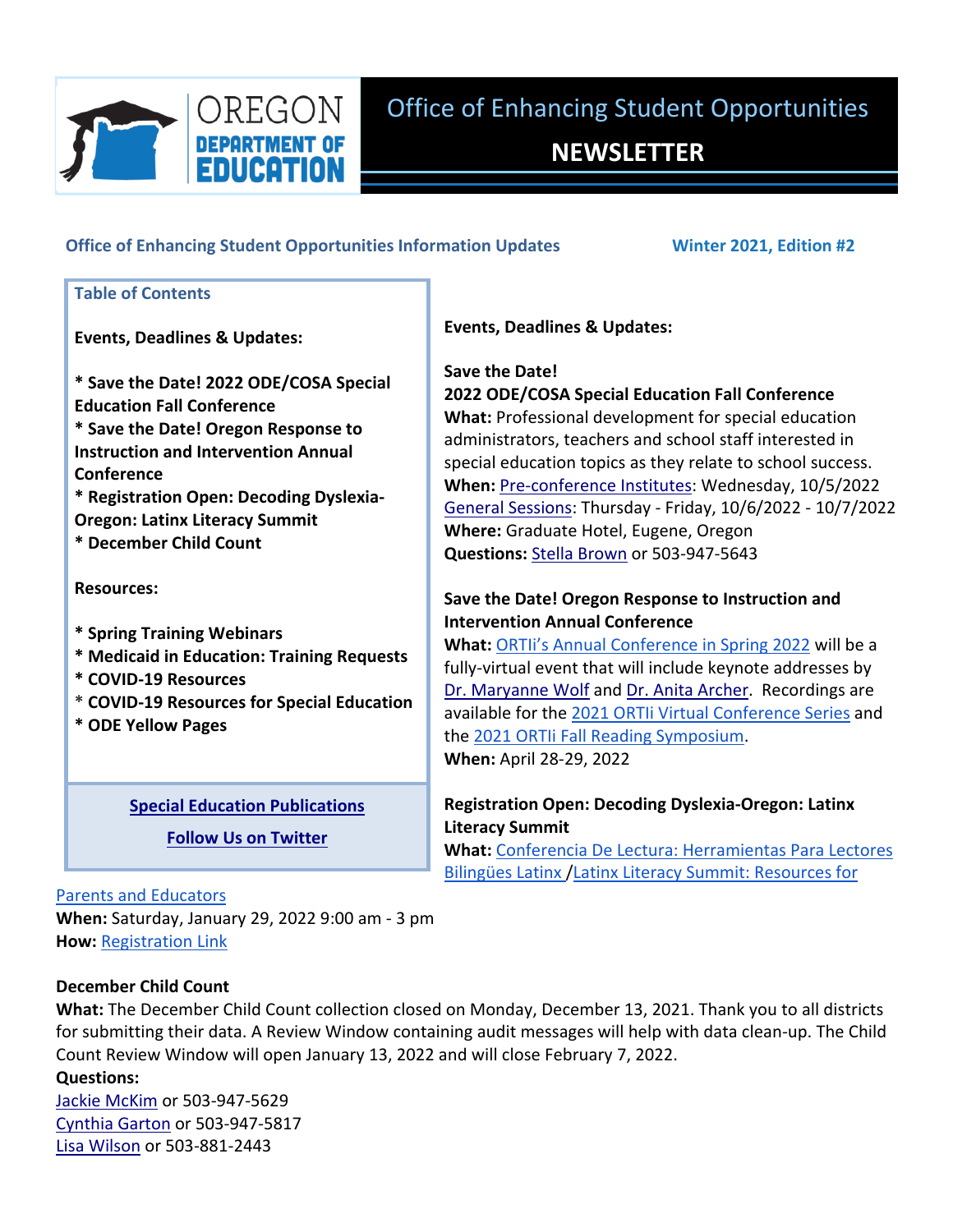#### **Project KITE: SLP and ECI/ECSE Grant**

**What:** Portland State University's (PSU) Early Childhood [Intervention](https://nam02.safelinks.protection.outlook.com/?url=https%3A%2F%2Fsites.google.com%2Fpdx.edu%2Fpsuecip%2Fhome&data=04%7C01%7Clinda.brown%40ode.state.or.us%7C4025b770157745a9352c08d9a097b8be%7Cb4f51418b26949a2935afa54bf584fc8%7C0%7C0%7C637717395794914367%7CUnknown%7CTWFpbGZsb3d8eyJWIjoiMC4wLjAwMDAiLCJQIjoiV2luMzIiLCJBTiI6Ik1haWwiLCJXVCI6Mn0%3D%7C1000&sdata=vkcWgG2DxK6S24uRwQx0WkMlDurIK4SO8FsW6Ch3zMA%3D&reserved=0) Program and Speech and [Hearing](https://nam02.safelinks.protection.outlook.com/?url=https%3A%2F%2Fwww.pdx.edu%2Fspeech-hearing-sciences%2Facademics%2Fprograms%2Fgraduate%2Fspeech-and-hearing-sciences&data=04%7C01%7Clinda.brown%40ode.state.or.us%7C4025b770157745a9352c08d9a097b8be%7Cb4f51418b26949a2935afa54bf584fc8%7C0%7C0%7C637717395794924363%7CUnknown%7CTWFpbGZsb3d8eyJWIjoiMC4wLjAwMDAiLCJQIjoiV2luMzIiLCJBTiI6Ik1haWwiLCJXVCI6Mn0%3D%7C1000&sdata=xf0MHEc3hrjZojNPd3kqUJH3yeg41wLEzMMtFf6syDA%3D&reserved=0) Science [Program](https://nam02.safelinks.protection.outlook.com/?url=https%3A%2F%2Fwww.pdx.edu%2Fspeech-hearing-sciences%2Facademics%2Fprograms%2Fgraduate%2Fspeech-and-hearing-sciences&data=04%7C01%7Clinda.brown%40ode.state.or.us%7C4025b770157745a9352c08d9a097b8be%7Cb4f51418b) received funding from the Office of Special Education Programs (OSEP), US Department of Education to carry out Project KITE (Knowledge through Interdisciplinary Training and Experience). Project KITE aims to increase the number of traditionally underrepresented ECI/ECSE teachers and SLPs with interdisciplinary skills and knowledge related to serving children with high-intensity needs and their families, particularly those from culturally and linguistically diverse backgrounds. Scholars will develop knowledge and skills through shared coursework, seminars, and joint experiences.

**When:** Over the next five years, PSU will prepare scholars to support the needs of children and families in Oregon by funding 14 speech‐language pathology (SLP) students and 20 early childhood intervention/early childhood special education (ECI/ECSE) students in collaboration with Oregon Health Science University's LEND program and the Columbia Regional Program (CRP). The project will result in up to 2,000 additional children and families in Oregon receiving high‐quality EI/ECSE support over the next five years and another 2,450 children and families in Oregon receiving high‐quality speech‐language pathology services.

**How:** As PSU moves forward with this development year of the project, the public can:

- Assist with recruiting potential scholars. Inform them of this opportunity and encourage them to apply. PSU is particularly interested in supporting students from traditionally underrepresented communities including rural applicants.
- Find project information on the KITE [Project](https://nam02.safelinks.protection.outlook.com/?url=https%3A%2F%2Fsites.google.com%2Fpdx.edu%2Fkite%2Fabout&data=04%7C01%7Clinda.brown%40ode.state.or.us%7C4025b770157745a9352c08d9a097b8be%7Cb4f51418b26949a2935afa54bf584fc8%7C0%7C0%7C637717395794924363%7CUnknown%7CTWFpbGZsb3d8eyJWIjoiMC4wLjAwMDAiLCJQIjoiV2luMzIiLCJBTiI6Ik1haWwiLCJXVCI6Mn0%3D%7C1000&sdata=zEGwPiW%2FXCvVwR8qsq8TPhM6sB7z2wilVmw%2B1iB9xPA%3D&reserved=0) Site.
- Find [ECI/ESCE](https://nam02.safelinks.protection.outlook.com/?url=https%3A%2F%2Fsites.google.com%2Fpdx.edu%2Fpsuecip%2Fhome&data=04%7C01%7Clinda.brown%40ode.state.or.us%7C4025b770157745a9352c08d9a097b8be%7Cb4f51418b26949a2935afa54bf584fc8%7C0%7C0%7C637717395794944355%7CUnknown%7CTWFpbGZsb3d8eyJWIjoiMC4wLjAwMDAiLCJQIjoiV2luMzIiLCJBTiI6Ik1haWwiLCJXVCI6Mn0%3D%7C1000&sdata=GiLhn4NvuYYuuc%2BPRXtoQCbyhfqLAu%2FJUp8c%2BxJW0lU%3D&reserved=0) Program details including application information. The deadline to apply is Feb 1, 2022 with possible deadline extension.
- Consider mentoring a KITE scholar or connect a KITE scholar with a doctoral student for mentorship.

**Questions:** [Cherisse](mailto:cherisse.loop@oregon.ode.gov) N. Gordon

#### **Resources:**

#### **Spring Training Webinars**

**What:** The SECC Spring Training webinar for June Special Education Exit, Special Education Child Find and Post School Outcomes will be held in the spring, with the date to be determined. The Discipline Incidents, Restraint and Seclusion Incidents and Seclusion Rooms webinar will be held at 2 p.m. May 17, 2022. **Registration:** Register in advance via Zoom [registration.](https://www.zoomgov.com/meeting/register/vJItdeuqrjIrGOEpPdp4fhjB_K9yGu5kBbw)

#### **Questions:**

Jackie [McKim](mailto:Jackie.McKim@state.or.us) or 503‐947‐5629 [Cynthia](mailto:cynthia.garton@state.or.us) Garton or 503‐947‐5817 Lisa [Wilson](mailto:lisa.wilson@state.or.us) or 503‐881‐2443 Lisa [Bateman](mailto:lisa.bateman@state.or.us) or 503‐947‐5655 (Discipline)

#### **Medicaid in Education: Training Requests**

**What:** Request a training or submit a question to the ODE School‐based Health Services Medicaid team. **How:** Contact the team through this online [survey](https://app.smartsheet.com/b/form/2b1e6b4d9be64ae3b18e1c41b3210cf9) form. **Questions:** Ely [Sanders](mailto:ely.sanders@state.or.us) or 503‐947‐5904 or Jennifer [Dundon](mailto:Jennifer.M.Ross@ode.state.or.us) or 503‐947‐0504

#### **COVID‐19 Resources**

**What:** The Ready Schools, Safe Learners Resiliency [Framework](https://www.oregon.gov/ode/readyschools/Pages/default.aspx) for the 2021‐2022 School Year web page contains the most recent information available on how the 2019 Novel Coronavirus is affecting schools in Oregon. Information includes updated resources for school leaders, parents and families.